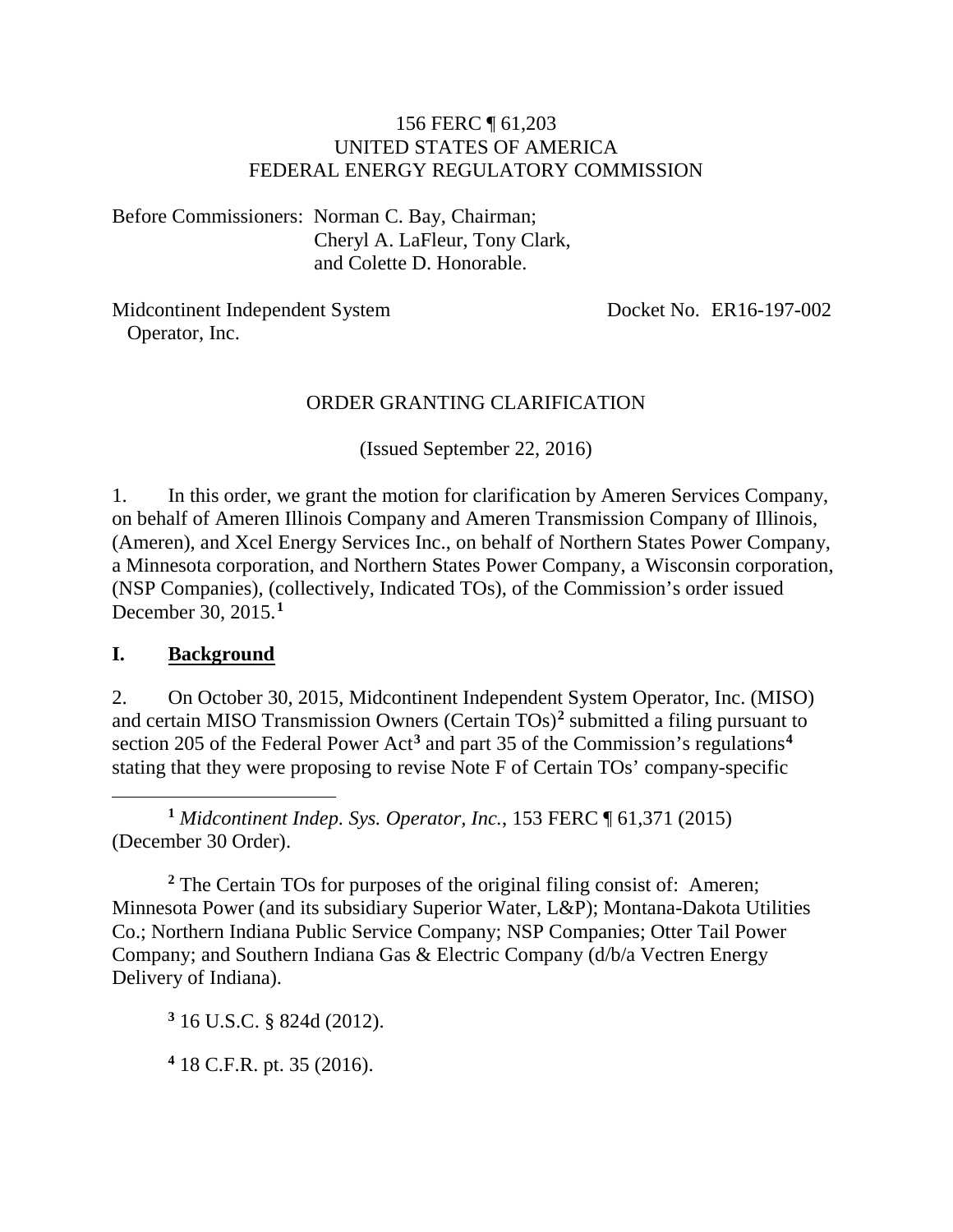Attachments O formula rates in the MISO Open Access Transmission, Energy and Operating Reserve Markets Tariff (Tariff) to clarify that they would calculate the Accumulated Deferred Income Tax (ADIT) balances used in the calculation of the projected test year revenue requirement using the proration methodology in order to comply with section 1.167(l)-1(h)(6)(ii) of the United States Internal Revenue Service (IRS) regulations. The IRS has issued a series of Private Letter Rulings addressing how the ADIT provisions apply to utilities that use a projected test year. In the Private Letter Rulings, the IRS has found that, in order to claim accelerated depreciation for utility plant in their income tax filings, utilities using a projected test year must use the formula provided in the IRS regulations.**[5](#page-1-0)** According to MISO and Certain TOs, if the IRS were to rule that Certain TOs were out of compliance with the IRS regulations, they would be ineligible to claim accelerated depreciation, which could result, initially, in a rate increase for customers.

3. In the December 30 Order, the Commission conditionally accepted the proposed revisions to Certain TOs' company-specific Attachments O formula rates. The revisions became effective on January 1, 2016, as requested. The Commission determined that the proposed revisions to Note F to apply the IRS regulations to the annual projected ADIT amounts were reasonable, but the Commission ordered a subset of the Certain TOs (the Indicated TOs in the instant filing) to remove the application of the IRS regulations to the annual true-up ADIT amounts.**[6](#page-1-1)** With respect to the proposed true-up procedures of Indicated TOs, the Commission reasoned that the Indicated TOs had not justified those proposed revisions as just and reasonable. The Commission determined that the guidance in the Private Letter Rulings does not require any changes in calculating the true-up amounts, and the Indicated TOs' filing did not contain any rationale as to why the proposed revisions are needed for the annual true-up.**[7](#page-1-2)**

4. On January 29, 2016, MISO and Certain TOs submitted revisions to their company-specific Attachments O to comply with the December 30 Order, which reflected the removal of the application of the IRS regulations to the annual true-up ADIT amounts. The Commission is accepting the compliance filing in a separate order issued concurrently herewith.

<span id="page-1-2"></span><span id="page-1-1"></span>**<sup>6</sup>** The projected revenue requirement under Attachment O is subject to an annual true-up based on actual costs when actual data becomes available.

**<sup>7</sup>** *See* December 30 Order, 153 FERC ¶ 61,371 at P 38.

<span id="page-1-0"></span> $\overline{a}$ **<sup>5</sup>** *See* I.R.S. P.L.R. 14324114 (Jul. 6, 2015), https://www.irs.gov/pub/irswd/201541010.pdf; I.R.S. P.L.R. 14012014 (Apr. 14, 2015), https://www.irs.gov/pub/irswd/201531010.pdf.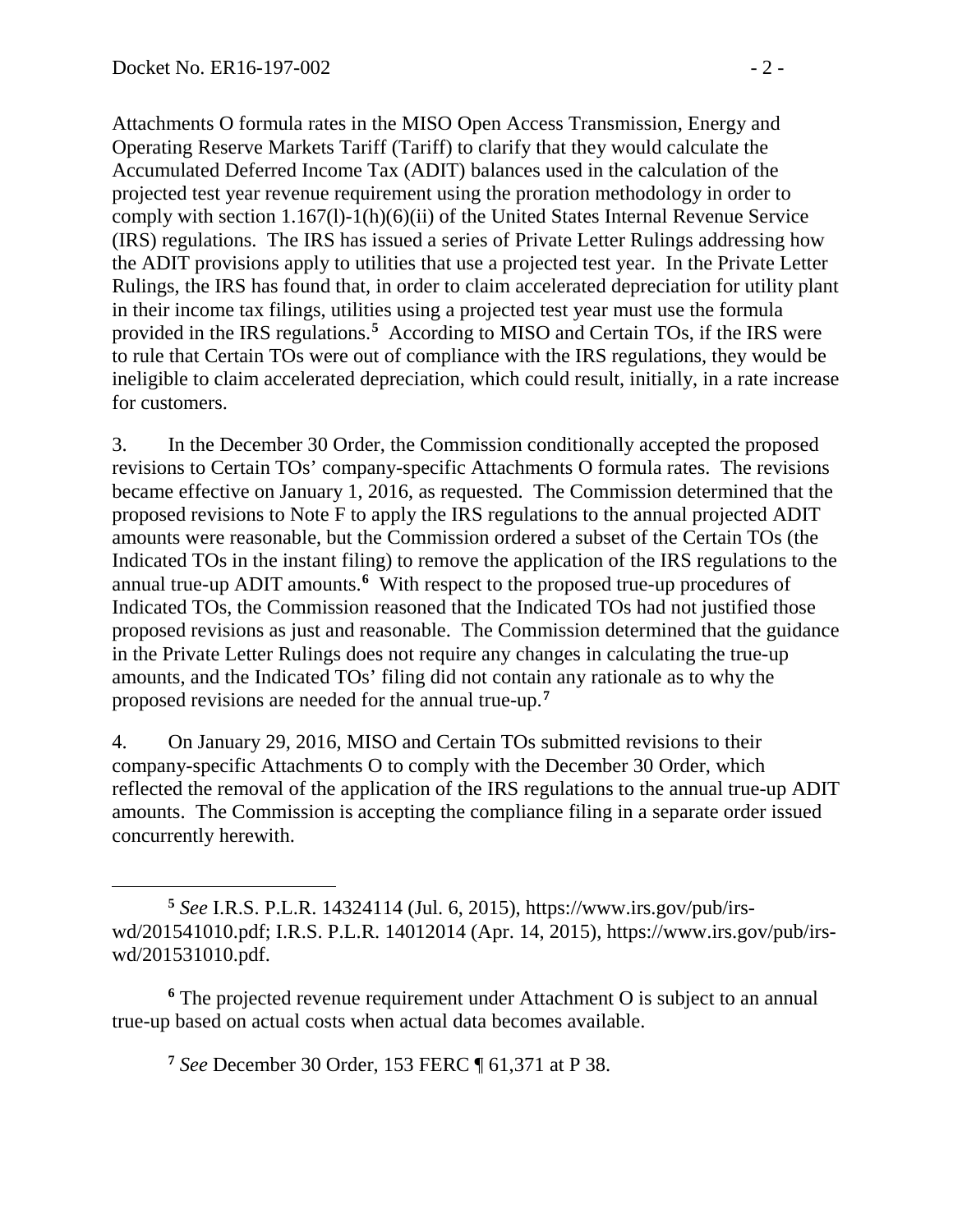#### **II. Request for Clarification**

5. On January 29, 2016, Indicated TOs filed a request for clarification or, in the alternative, rehearing of the December 30 Order. Indicated TOs request the Commission to clarify that, should the IRS rule that the proration methodology described in Section 1.167(1)-(1)(h)(6)(ii) of the Treasury regulations must continue to be applied to the originally projected ADIT balances in performing the annual formula rate true-up calculations, Indicated TOs are not estopped by the December 30 Order from making a future filing with the Commission consistent with the IRS's direction.

### **III. Procedural Motions**

6. On March 11, 2016, Indicated TOs filed a motion to lodge the Commission's February 23, 2016 order in *PJM Interconnection, L.L.C.***[8](#page-2-0)** Indicated TOs argue that the Commission should grant the motion to lodge because the December 30 Order is contrary to *PJM*. Indicated TOs further assert that the Commission's reasoning in *PJM* is consistent with Indicated TOs' explanation for their proposal to apply the proration methodology to the originally projected ADIT amount in calculating the true-up.

7. Also on March 11, 2016, Indicated TOs filed a motion for reconsideration of the December 30 Order. Indicated TOs argue that the December 30 Order is inconsistent with *PJM* to the extent it prohibits Ameren from applying the IRS's proration methodology in calculating the true-up. Indicated TOs further assert that the calculations contained in Ameren's revised ADIT work papers mirror those of the filing party in *PJM*, which the Commission accepted as just and reasonable.

8. On August 2, 2016, Indicated TOs filed a motion to lodge the Commission's April 12, 2016 order in *Pub. Serv. Co. of Colorado*, **[9](#page-2-1)** as well as another motion for reconsideration of the December 30 Order. Indicated TOs argue that the Commission should grant the motion to lodge because *PSCo* is contrary to the December 30 Order. Indicated TOs further assert that the proration methodology accepted in *PSCo* is the same methodology for which Indicated TOs sought approval to use in calculating their Attachment O rates, and which the Commission rejected.

<span id="page-2-1"></span><span id="page-2-0"></span> $\overline{a}$ 

**<sup>8</sup>** 154 FERC ¶ 61,126 (2016) (*PJM*).

**<sup>9</sup>** 155 FERC ¶ 61,028 (2016) (*PSCo*).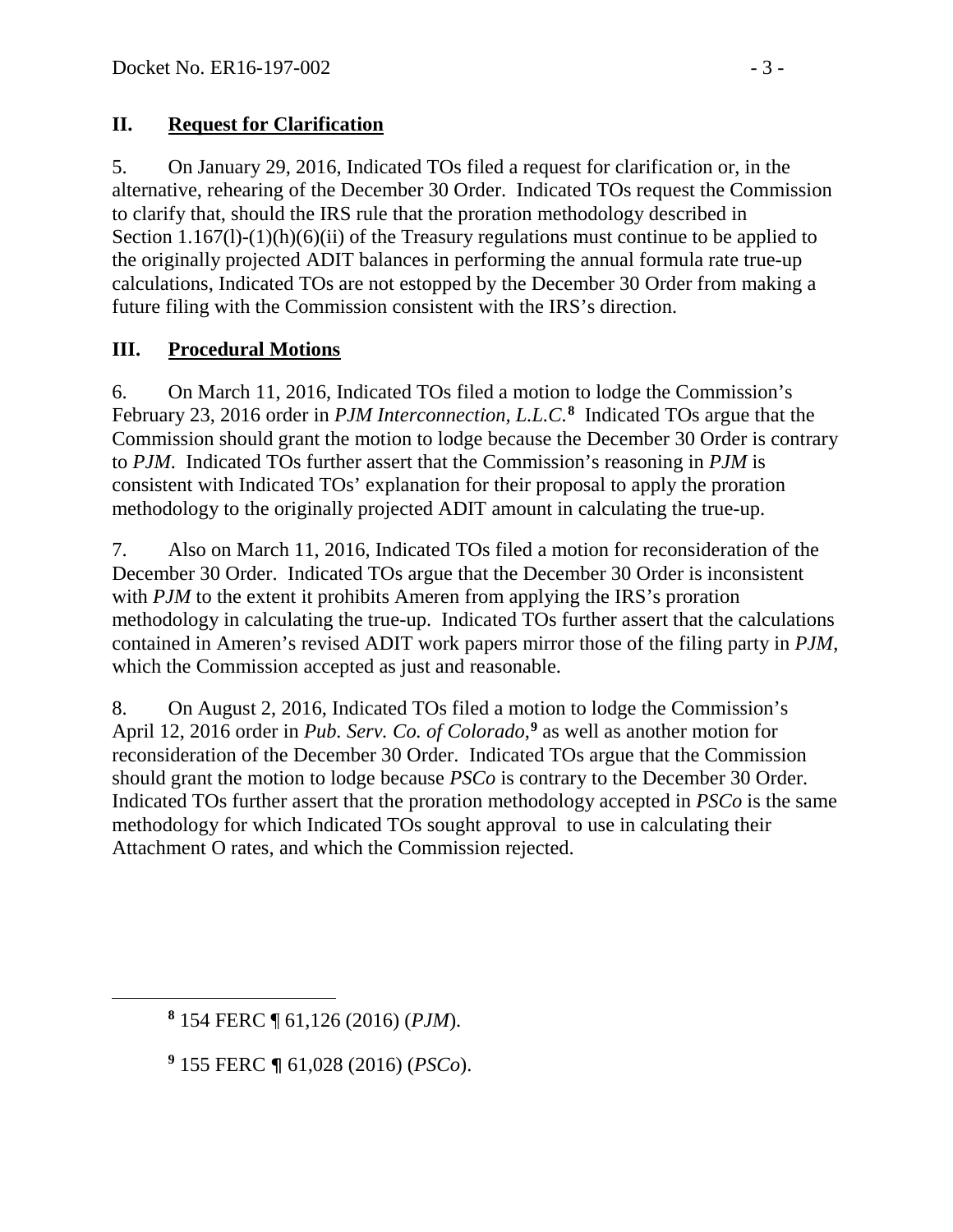9. On August 23, 2016, Joint Consumer Advocates**[10](#page-3-0)** filed a motion to intervene outof-time and comments opposing the motions to lodge and motions for reconsideration of Indicated TOs. Joint Consumer Advocates recommend that the Commission not allow any ADIT proration, but that at a minimum if the Commission allows ADIT proration, that the Commission require a true-up once actual amounts are known, so that ADIT proration is only a timing issue and not a permanent overcharging of ratepayers. Joint Consumer Advocates present various arguments justifying why the Commission should deny Indicated TOs' motions, ranging from the violation of conventional ratemaking accounting principles and the potential negative effect on ratepayers, to the limited precedential value of IRS Private Letter Rulings as applied to other entities and the Commission's primary jurisdiction regarding utility accounting matters.

10. On September 2, 2016, the Organization of MISO States filed a motion to intervene out-of-time.

## **IV. Discussion**

# **A. Request for Clarification**

11. We grant the motion for clarification by Indicated TOs. Indicated TOs specifically ask that we clarify that should the IRS rule that the proration methodology described in the Treasury regulations<sup>[11](#page-3-1)</sup> must continue to be applied to the originally projected ADIT balances in performing the annual formula rate true-up calculations, Indicated TOs are not estopped by the December 30 Order from making a future filing with the Commission consistent with the IRS's direction.<sup>[12](#page-3-2)</sup> We clarify that Indicated TOs are not estopped from making a future filing.

# **B. Procedural Motions**

12. We deny Indicated TOs' motions to lodge. Given that the Commission has knowledge of its own holdings, we find a motion to lodge prior Commission orders is

<span id="page-3-2"></span><span id="page-3-1"></span>**<sup>12</sup>** We do not act on Indicated TOs' alternative request for rehearing because we grant their request for clarification.

<span id="page-3-0"></span> $\overline{a}$ **<sup>10</sup>** Joint Consumer Advocates consist of The Illinois Citizens Utility Board, the Indiana Office of Utility Consumer Counselor, the Iowa Office of Consumer Advocate, the Michigan Citizens Against Rate Excess, the Minnesota Department of Commerce, the Minnesota Attorney General's Office, the Missouri Office of the Public Counsel, and the Citizens Utility Board of Wisconsin.

**<sup>11</sup>** *See* Treas. Reg. § 1.167(l)-1(h)(6)(ii).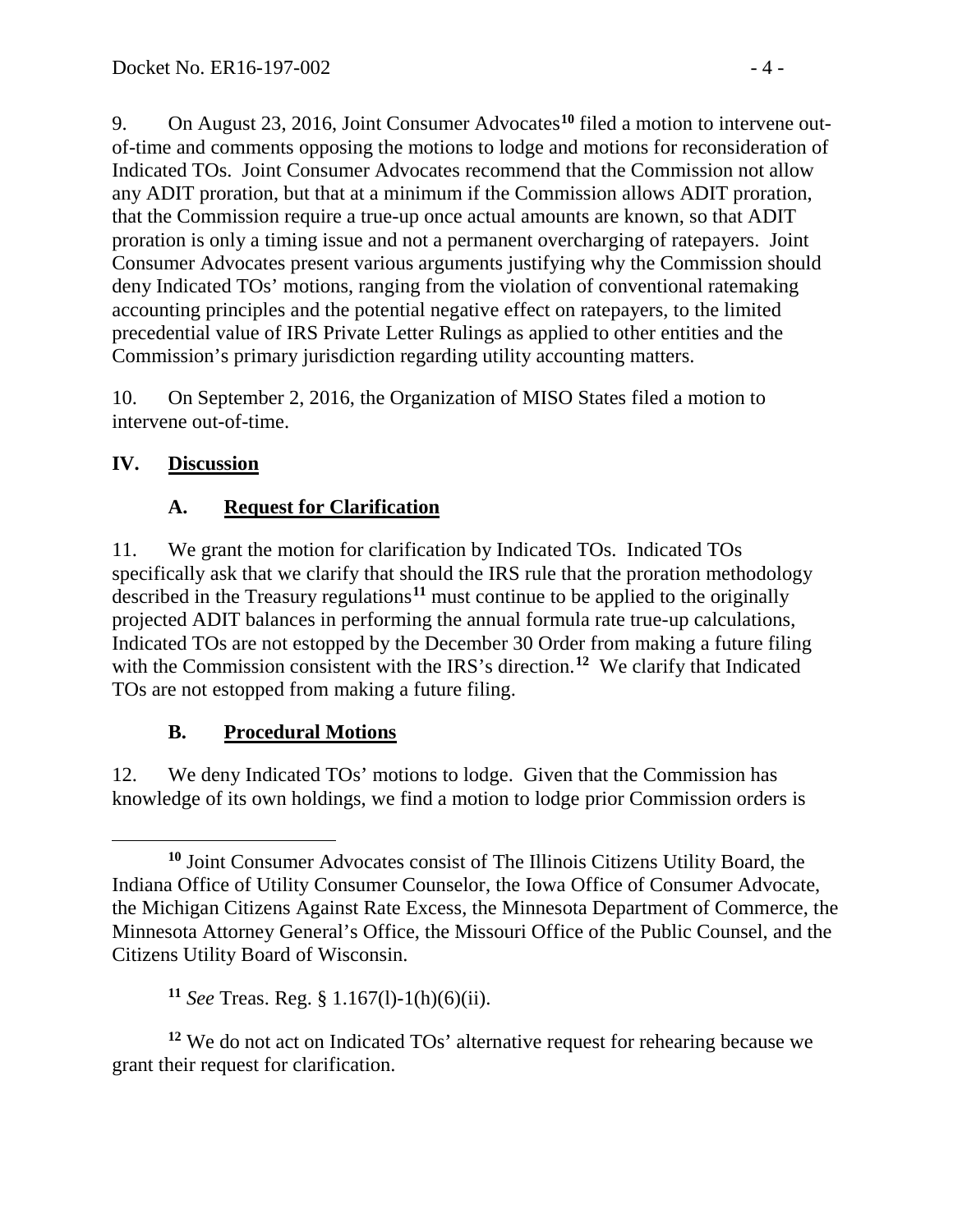unnecessary.**[13](#page-4-0)** We also deny Indicated TOs' subsequent motions for reconsideration. The cases Indicated TOs cite do not change the fact that, although the Attachment O formula submitted with Indicated TOs' initial filing reflected proration applying to the ADIT true-up, Indicated TOs did not in their transmittal specifically request that proration be applied to the ADIT true-up, nor did they explain why the change to the calculation of the true-up was required by the IRS regulations.**[14](#page-4-1)** It is not appropriate to attempt to add additional requests for relief in a motion for reconsideration after the issuance of the Commission order on the filing. The Commission has long held that it will reject new arguments on rehearing that could have been but were not advanced originally.**[15](#page-4-2)** Similarly, it is not appropriate to raise new requests for relief in a motion for reconsideration. Indeed, Indicated TOs acknowledge in their request for clarification that they did not explicitly request that the proration methodology be used for the true-up. **[16](#page-4-3)**

13. When late intervention is sought after the issuance of a dispositive order, the prejudice to other parties and burden upon the Commission of granting the late intervention may be substantial. Thus, movants bear a higher burden to demonstrate good cause for granting such late intervention. Joint Consumer Advocates and the Organization of MISO States have not met this higher burden of justifying their late intervention.**[17](#page-4-4)**

**<sup>14</sup>** October 30, 2015 Transmittal at 4.

<span id="page-4-2"></span><span id="page-4-1"></span>**<sup>15</sup>** *See, e.g., Algonquin Gas Transmission, LLC*, 154 FERC ¶ 61,048, at P 250 (2016) (explaining that novel issues raised on rehearing are rejected "because our regulations preclude other parties from responding to a request for rehearing and such behavior is disruptive to the administrative process because it has the effect of moving the target for parties seeking a final administrative decision") (internal quotations omitted).

**<sup>16</sup>** *See* Indicated TOs' Request for Clarification at P 7.

<span id="page-4-4"></span><span id="page-4-3"></span>**<sup>17</sup>** *See, e.g., Midwest Indep. Transmission Sys. Operator, Inc.*, 102 FERC ¶ 61,250, at P 7 (2003).

<span id="page-4-0"></span> $\overline{a}$ **<sup>13</sup>** *Midwest Indep. Transmission Sys. Operator, Inc.*, 153 FERC ¶ 61,114 (2015) (citing *La. Pub. [Serv. Comm'n v. Entergy Servs., Inc.](https://1.next.westlaw.com/Link/Document/FullText?findType=Y&serNum=2032817327&pubNum=0000920&originatingDoc=Ia3d34cf97fb511e590d4edf60ce7d742&refType=CA&originationContext=document&transitionType=DocumentItem&contextData=(sc.Search))*, 146 FERC ¶ 61,152, at P 13 (2014)).